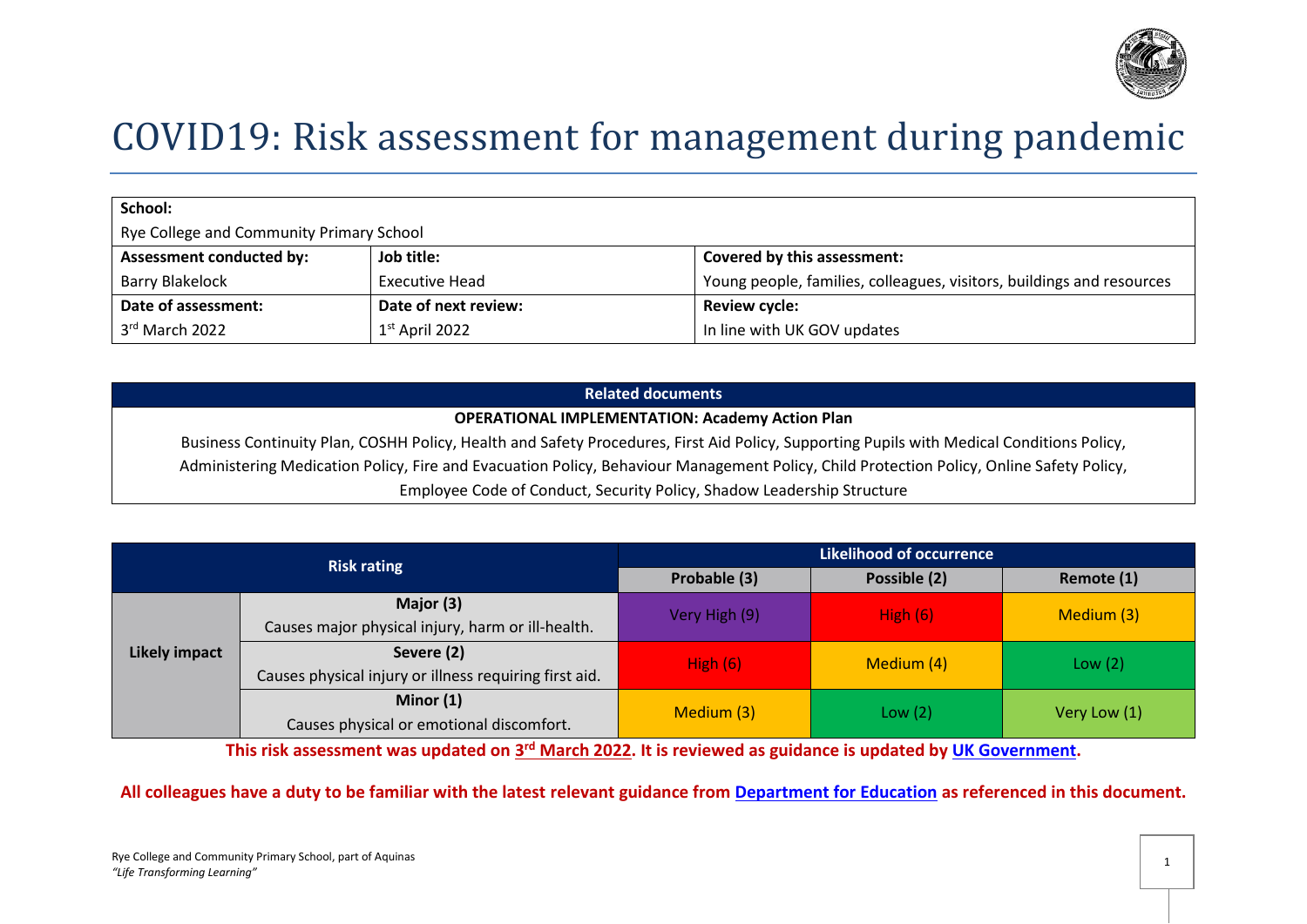

# **COVID19 Contingency Framework**

The contingency framework has been updated - [Managing coronavirus \(COVID-19\) in education and childcare settings -](https://www.gov.uk/government/publications/coronavirus-covid-19-local-restrictions-in-education-and-childcare-settings) GOV.UK (www.gov.uk). The key changes are that the focus is now on baseline measures which include:

- Those with COVID symptoms or a positive test should follow [COVID-19: people with COVID-19 and their contacts -](https://www.gov.uk/government/publications/covid-19-people-with-covid-19-and-their-contacts) GOV.UK (www.gov.uk) and not attend school (note symptoms relates to the three main symptoms of COVID – high temperature, cough and loss of taste or smell);
- Ensure good hygiene for everyone, maintain appropriate cleaning regimes, keep occupied spaces well ventilated;
- Encourage vaccination for eligible students and staff.

A change in the thresholds for considering additional action or seeking advice. It no longer specifies 5 or more cases or 10% of a group, instead: *'For most settings, it will make sense to think about taking extra action if they face severe operational disruption to face-to-face education*.' The thresholds, detailed below, can be used by settings as an indication for when to seek public health advice if they are concerned. For most education and childcare settings, these include:

- a higher than previously experienced and/or rapidly increasing number of staff or student absences due to COVID-19 infection;
- evidence of severe disease due to COVID-19, for example if a pupil, student, child or staff member is admitted to hospital due to COVID-19;
- a cluster of cases where there are concerns about the health needs of vulnerable staff or students within the affected group.

For special schools, alternative provision, SEND/AP units within schools and colleges, open and secure children's homes and settings that operate with 20 or fewer children, pupils, students and staff at any one time:

• 2 children, pupils, students and staff, who are likely to have mixed closely, test positive for COVID-19 within a 10-day period and/or there are concerns about the health needs of vulnerable individuals within the affected group

There is no requirement to call the DfE helpline but this is still available to settings until the end of March.

The health protection teams will continue to support SEN settings and children's homes if support is required and may be involved if there is a COVID related hospitalisation or death in child or member of staff.

As a result of these changes the local authority will remove its model contingency plan.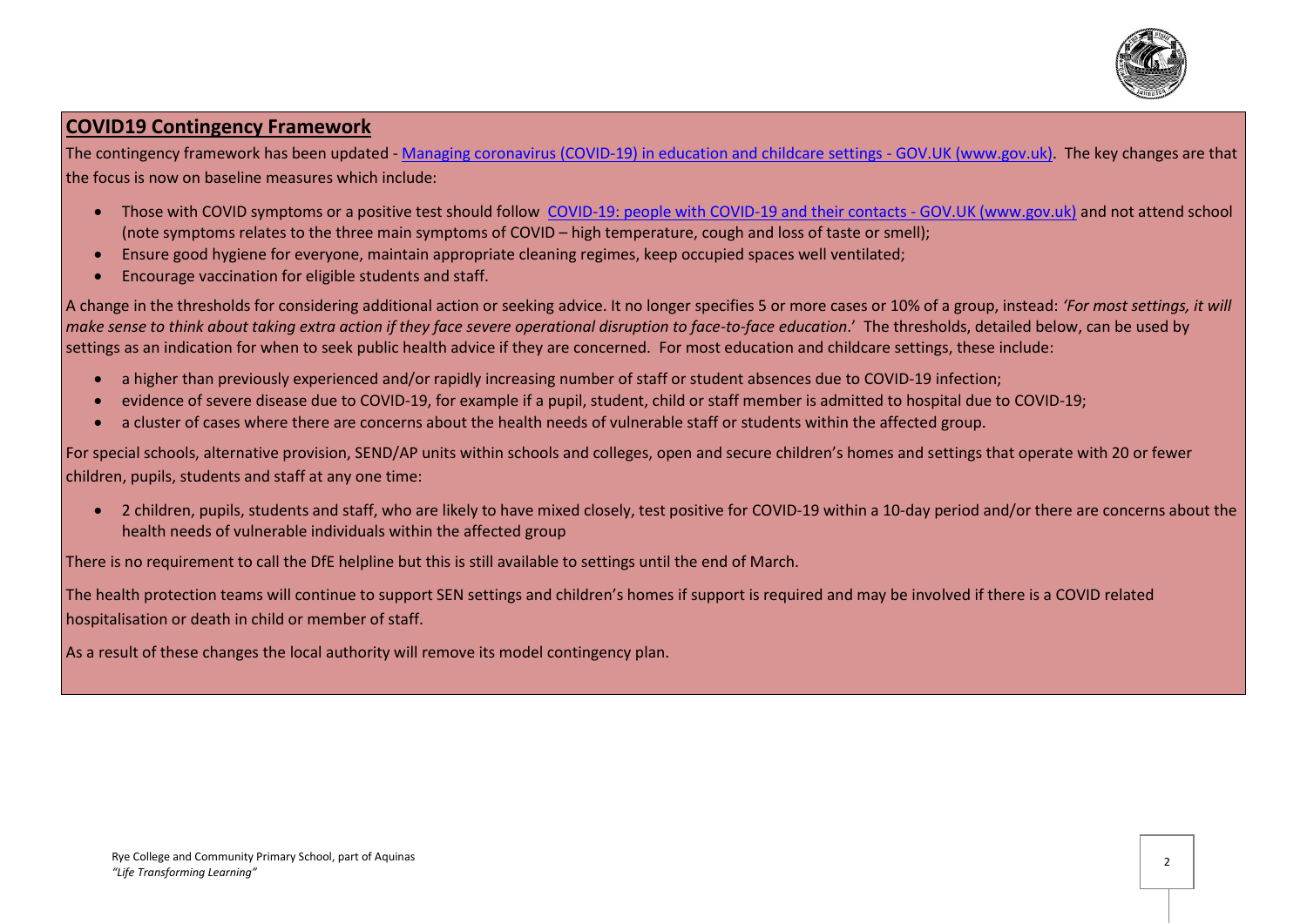

| Area of risk,<br>those affected                                                                                    | <b>Risk</b><br><b>Control measures</b><br>before                                                                                                                                                                                                                                                                                                                                                                                                                                                                                                                                                                                                                                                                                                                                                                                                                                                                                                                                                                                                                                                                                                                                                                                                                                                                                                                                                                                                                                                                                                                                                                                                                                                                                                                                                                                                                                                                                                                                  | Last<br>Lead<br><b>Additional considerations</b><br>review                                                                                                                                                                                                                                                                                                                                                                                                                                                                                                                                                                                                                                                                                                                                                                                                                                                                                                                                                                                                                                                                                                                                                                                    | <b>Risk</b><br>after |
|--------------------------------------------------------------------------------------------------------------------|-----------------------------------------------------------------------------------------------------------------------------------------------------------------------------------------------------------------------------------------------------------------------------------------------------------------------------------------------------------------------------------------------------------------------------------------------------------------------------------------------------------------------------------------------------------------------------------------------------------------------------------------------------------------------------------------------------------------------------------------------------------------------------------------------------------------------------------------------------------------------------------------------------------------------------------------------------------------------------------------------------------------------------------------------------------------------------------------------------------------------------------------------------------------------------------------------------------------------------------------------------------------------------------------------------------------------------------------------------------------------------------------------------------------------------------------------------------------------------------------------------------------------------------------------------------------------------------------------------------------------------------------------------------------------------------------------------------------------------------------------------------------------------------------------------------------------------------------------------------------------------------------------------------------------------------------------------------------------------------|-----------------------------------------------------------------------------------------------------------------------------------------------------------------------------------------------------------------------------------------------------------------------------------------------------------------------------------------------------------------------------------------------------------------------------------------------------------------------------------------------------------------------------------------------------------------------------------------------------------------------------------------------------------------------------------------------------------------------------------------------------------------------------------------------------------------------------------------------------------------------------------------------------------------------------------------------------------------------------------------------------------------------------------------------------------------------------------------------------------------------------------------------------------------------------------------------------------------------------------------------|----------------------|
| (1)<br>Lack of awareness<br>of policies,<br>procedures and<br>protocols.<br>All members of the<br>school community | Colleagues, families, volunteers and visitors have access to Academy Action Plan.<br>Colleagues, families, volunteers and visitors are aware of all relevant policies and<br>$\bullet$<br>procedures including, but not limited to, the following:<br><b>Business Continuity Plan, COSHH Policy, Health and Safety</b><br>$\circ$<br>Procedures, First Aid Policy, Supporting Pupils with Medical<br><b>Conditions Policy, Administering Medication Policy, Behaviour</b><br>Management Policy, Trust Employee Handbook.<br>Colleagues have regard to all relevant guidance and legislation including, but not<br>limited to, the following:<br>Reporting Injuries, Diseases, Dangerous Occurrences Regulations<br>$\circ$<br>(RIDDOR) 2013<br><b>Health Protection (Notification) Regulations 2010</b><br>$\circ$<br>Public Health England (PHE) (2017) 'Health protection in schools'<br>$\circ$<br>DfE (2022) 'COVID19: guidance for schools'<br>$\circ$<br>M<br>Leaders keep up-to-date with advice issued by, but not limited to, the following:<br><b>Department for Education</b><br>$\circ$<br><b>National Health Service</b><br>$\circ$<br><b>Department of Health and Social Care</b><br>$\circ$<br><b>Public Health England</b><br>$\circ$<br><b>East Sussex Health Protection Team (HPT)</b><br>$\circ$<br>Colleagues receive regular training on updated policies, procedures and<br>protocols. COVID19 standing item on weekly staff and leader meetings.<br>Personnel Officer arranges 'structured conversations' and individual risk<br>$\bullet$<br>assessments for colleagues to actively engage with the whole-school risk<br>assessment.<br>Leaders should revisit and update their risk assessments building on the learning<br>$\bullet$<br>so far in line with the legal requirement.<br>Leaders should review and update their wider risk assessments and consider the<br>$\bullet$<br>need for revised controls considering the implications of COVID19. | Senior leaders are up-to-date with the most recent planning guidance and<br>information on controlling the rate of transmission:<br>DFE: Schools coronavirus (COVID19) operational guidance<br>Senior leaders are up-to-date with the most recent planning guidance and<br>information from the trust and local authority. Trust guidance takes priority for<br>operational matters; local authority guidance takes priority for public health<br>matters.<br>Heads maintain on-going dialogue with trust and local authority engaging with<br>updates and message boards etc.<br>BBL<br>3/MAR<br>Families refer to guidance [DFE: What parents need to know about early years<br>providers, schools and colleges].<br>Leaders ensure website, display screens, email signatures reflect current<br>campaign [PHE Campaign Resource Centre].<br>Keep risk assessments under regular review in line with government guidance.<br>Government recommends sharing risk assessments online through the school's<br>website as good practice.<br>Continue routine updates to the school's staffing audit as situations may<br>change. Consider the impact on statutory roles e.g. headteacher, SENCO, DSL,<br>first aiders, paediatric first aider. |                      |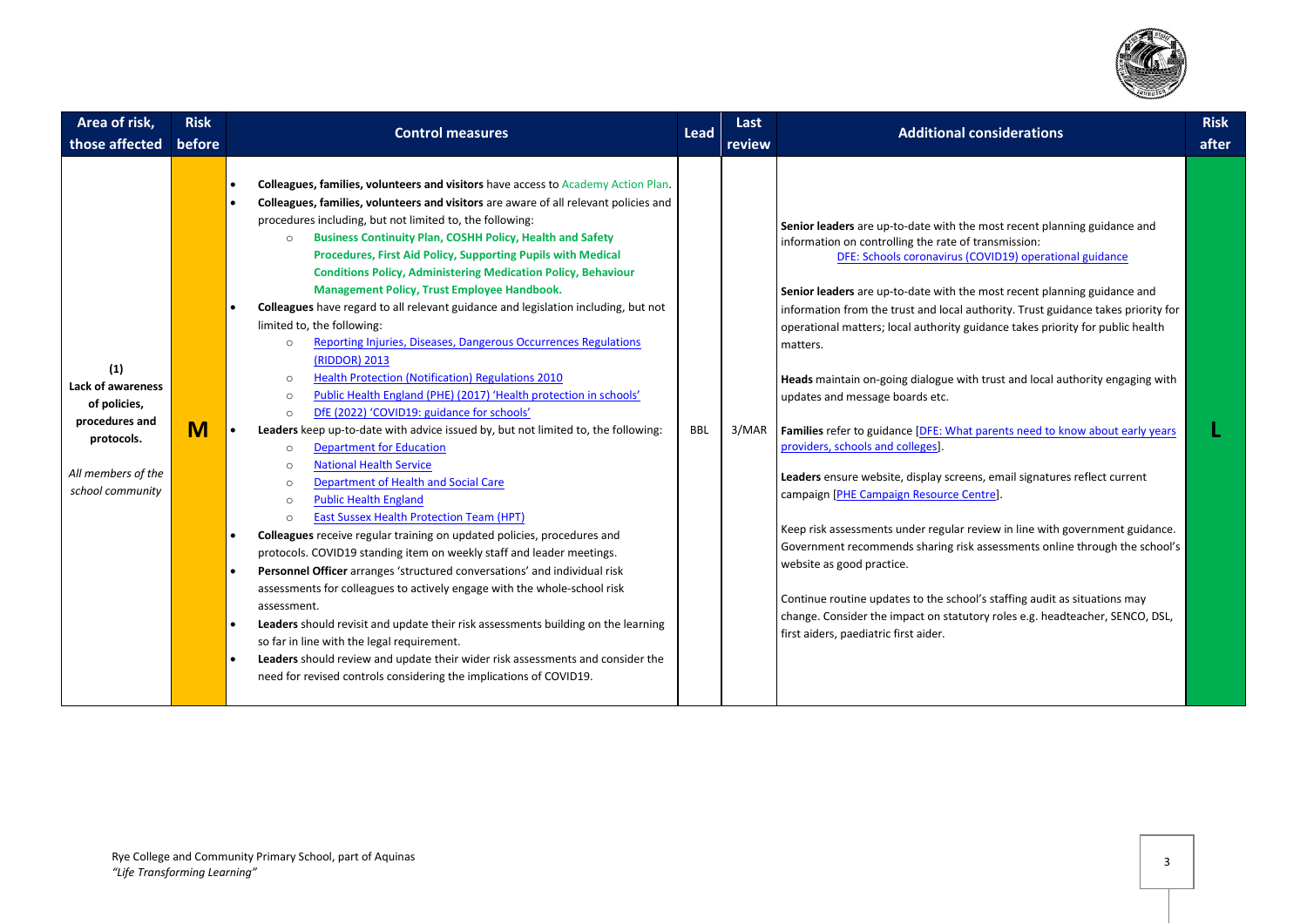

|                                     | UKHSA helpline will be closing as of 31 <sup>st</sup> March 2022. After this time the DfE COVID 19                                                |            |       |                                                                                                                                                   |   |
|-------------------------------------|---------------------------------------------------------------------------------------------------------------------------------------------------|------------|-------|---------------------------------------------------------------------------------------------------------------------------------------------------|---|
| (2)                                 | helpline is available to answer questions relating to education and childcare settings.                                                           |            |       |                                                                                                                                                   |   |
| <b>Potential</b><br>transmission to | Children and young people previously considered CEV should attend school and should                                                               |            |       | Following expert clinical advice and the successful rollout of the COVID-19<br>vaccine programme, people previously considered to be particularly |   |
| those at higher                     | follow the same COVID-19 guidance as the rest of the population. In some                                                                          |            |       | vulnerable, clinically extremely vulnerable (CEV), and high or higher-risk are                                                                    |   |
| risk of serious                     | circumstances, a child or young person may have received personal advice from their                                                               |            |       | not being advised to shield again. Children and young people who were                                                                             |   |
| illness.                            | specialist or clinician on additional precautions to take and they should continue to                                                             |            |       | previously identified as being in one of these groups, are advised to continue                                                                    |   |
|                                     | follow that advice.                                                                                                                               |            |       | to follow the guidance contained in Coronavirus: how to stay safe and help                                                                        |   |
| All members of the                  | There remains a smaller number of people who, in spite of vaccination, are at higher                                                              |            |       | prevent the spread. Children and young people over the age of 12 with a                                                                           |   |
| school community                    | risk of serious illness from COVID-19. This is due to a weakened immune system                                                                    |            |       | weakened immune system should follow DHSC and UKHSA advice for people                                                                             |   |
|                                     | (immunosuppressed) or specific other medical conditions and requires enhanced                                                                     |            |       | whose immune system means they are at higher risk from COVID-19.                                                                                  |   |
|                                     | protections such as those offered by antibody and antiviral treatments, additional                                                                |            |       |                                                                                                                                                   |   |
| Guidance is                         | vaccinations and potentially other non-clinical interventions. See guidance for people                                                            |            |       | Unless they are at higher risk from COVID 19, encourage parents/carers and                                                                        |   |
| available in the                    | whose immune system means they are at higher risk.                                                                                                |            |       | staff to follow the guidance that applies to everyone.                                                                                            |   |
| <b>Actions for schools</b>          | The school will continue to assess the health and safety risks to staff and meet their                                                            |            |       | Evidence suggests that people of a Black and Minority Ethnic background may                                                                       |   |
| during the                          | equality duties as per their local procedures.                                                                                                    |            |       | be associated with increased vulnerability in relation to COVID-19. Work in                                                                       |   |
| <b>Coronavirus</b>                  | Governors and leaders should pay regard to the wellbeing of all staff including the                                                               | <b>KMA</b> |       | partnership with local BAME and/or faith communities to reinforce individual                                                                      |   |
| н<br>Outbreak                       | headteacher.                                                                                                                                      | <b>DDO</b> | 3/MAR | and household risk reduction strategies relevant to the school community PHE                                                                      | M |
|                                     |                                                                                                                                                   |            |       | review of the impact of COVID-19 on BAME groups.                                                                                                  |   |
| <b>Guidance for</b>                 | Schools should ensure they have explained to all staff the measures they are proposing<br>putting in place and involve all staff in that process. |            |       |                                                                                                                                                   |   |
| people previously                   |                                                                                                                                                   |            |       |                                                                                                                                                   |   |
| considered                          | All pregnant workers must undertake a workplace risk assessment with their employer                                                               |            |       |                                                                                                                                                   |   |
| clinically extremely                | and/or their occupational health team if they have one. Vaccination is the best way to                                                            |            |       |                                                                                                                                                   |   |
| vulnerable from                     | protect against the known risks of COVID-19 in pregnancy for both women and babies.                                                               |            |       | Employers should be able to explain the measures they have in place to keep                                                                       |   |
| COVID-19                            | Further details and the latest advice can be found on the government website:<br><b>Pregnancy and Coronavirus</b>                                 |            |       | staff safe at work. The Health and Safety Executive (HSE) has published                                                                           |   |
|                                     |                                                                                                                                                   |            |       | guidance on protecting vulnerable workers, including advice for employers and                                                                     |   |
| <b>COVID-19:</b>                    | Pregnant workers should be supported by their employer with appropriate risk                                                                      |            |       | employees on how to talk about reducing risks in the workplace. Employers                                                                         |   |
| guidance for                        | mitigations in line with recommendations provided by the workplace risk assessment.                                                               |            |       | should discuss concerns with staff.                                                                                                               |   |
| people whose                        | Employers should make sure the controls identified by a risk assessment for example                                                               |            |       |                                                                                                                                                   |   |
| immune system                       | adequate ventilation, good hygiene and cleaning, are applied strictly.                                                                            |            |       |                                                                                                                                                   |   |
| means they are at                   | Pregnant workers who continue to come into work should also consider taking lateral                                                               |            |       | Individual risk assessments completed/reviewed regularly for those staff at                                                                       |   |
| higher risk                         | flow tests regularly.                                                                                                                             |            |       | greater risk from COVID 19.                                                                                                                       |   |
|                                     | Individual COVID 19 risk assessments for those staff. Identified above, who remain at                                                             |            |       |                                                                                                                                                   |   |
|                                     | higher risk from COVID 19 should continue to be completed/reviewed regularly.                                                                     |            |       |                                                                                                                                                   |   |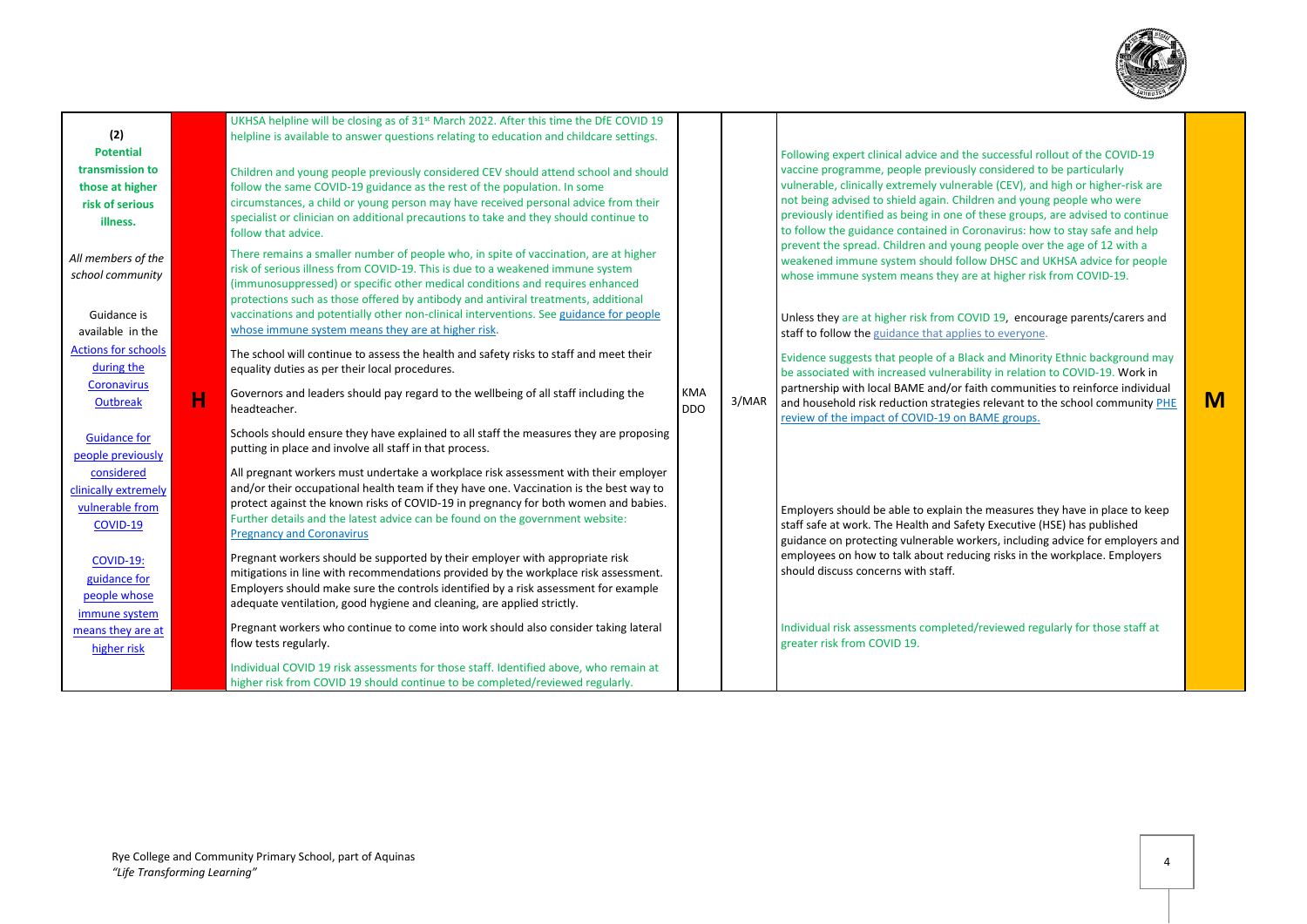

| (3)<br><b>Risk of ongoing</b><br>contamination<br>from young<br>people and<br>colleagues.<br>All members of the<br>school community | н | During April 2022, all children aged 5-11 years will be offered the COVID-19 vaccine, in<br>line with advice from the Joint Committee on Vaccination and Immunisation (JCVI).<br>Schools should ensure that control measures are in place and well communicated:<br>Hand hygiene:<br>Frequent and thorough hand cleaning is regular practice. The school ensures that pupils<br>clean their hands regularly with soap and water or hand sanitiser.<br>Ensure sufficient and proportionate handwashing supplies and cleaning materials are<br>available. Where a sink is not nearby, provide hand sanitiser in classrooms and other<br>learning environments.<br><b>Respiratory hygiene:</b><br>The 'catch it, bin it, kill it' approach continues to be adhered to in school.<br>Cleaning:<br>Areas and equipment are cleaned regularly with a particular focus on frequently<br>touched surfaces<br>The school follows the government guidance on cleaning of non-healthcare settings.<br>Ventilation:<br>The school will be well ventilated with windows and doors opened to create air flow.<br>CO2 monitors have been provided to all state-funded education settings from<br>September, so staff can quickly identify where ventilation needs to be improved.<br>Any poorly ventilated spaces will be identified in the risk assessment and steps taken to<br>improve fresh air flow in these areas, considering when holding events where visitors<br>such as parents are on site.<br>Adjust any mechanical ventilation systems to increase the ventilation rate where<br>possible and check to confirm that normal operation meets current guidance and that<br>only fresh outside air is circulated.<br>In the very few cases where an area of poor ventilation (sustained CO2 readings above<br>1500ppm) has been identified and this cannot be resolved through opening windows<br>and doors or minor repair works, it may be appropriate to consider the use of an air<br>cleaning unit as an additional mitigation whilst further remedial work is undertaken to<br>improve ventilation. | <b>BBL</b><br><b>DDO</b><br><b>KMA</b> | 3/MAR |  |  |  |  |  |  |  | M |
|-------------------------------------------------------------------------------------------------------------------------------------|---|------------------------------------------------------------------------------------------------------------------------------------------------------------------------------------------------------------------------------------------------------------------------------------------------------------------------------------------------------------------------------------------------------------------------------------------------------------------------------------------------------------------------------------------------------------------------------------------------------------------------------------------------------------------------------------------------------------------------------------------------------------------------------------------------------------------------------------------------------------------------------------------------------------------------------------------------------------------------------------------------------------------------------------------------------------------------------------------------------------------------------------------------------------------------------------------------------------------------------------------------------------------------------------------------------------------------------------------------------------------------------------------------------------------------------------------------------------------------------------------------------------------------------------------------------------------------------------------------------------------------------------------------------------------------------------------------------------------------------------------------------------------------------------------------------------------------------------------------------------------------------------------------------------------------------------------------------------------------------------------------------------------------------------------------------------------------------------------------------|----------------------------------------|-------|--|--|--|--|--|--|--|---|
|-------------------------------------------------------------------------------------------------------------------------------------|---|------------------------------------------------------------------------------------------------------------------------------------------------------------------------------------------------------------------------------------------------------------------------------------------------------------------------------------------------------------------------------------------------------------------------------------------------------------------------------------------------------------------------------------------------------------------------------------------------------------------------------------------------------------------------------------------------------------------------------------------------------------------------------------------------------------------------------------------------------------------------------------------------------------------------------------------------------------------------------------------------------------------------------------------------------------------------------------------------------------------------------------------------------------------------------------------------------------------------------------------------------------------------------------------------------------------------------------------------------------------------------------------------------------------------------------------------------------------------------------------------------------------------------------------------------------------------------------------------------------------------------------------------------------------------------------------------------------------------------------------------------------------------------------------------------------------------------------------------------------------------------------------------------------------------------------------------------------------------------------------------------------------------------------------------------------------------------------------------------|----------------------------------------|-------|--|--|--|--|--|--|--|---|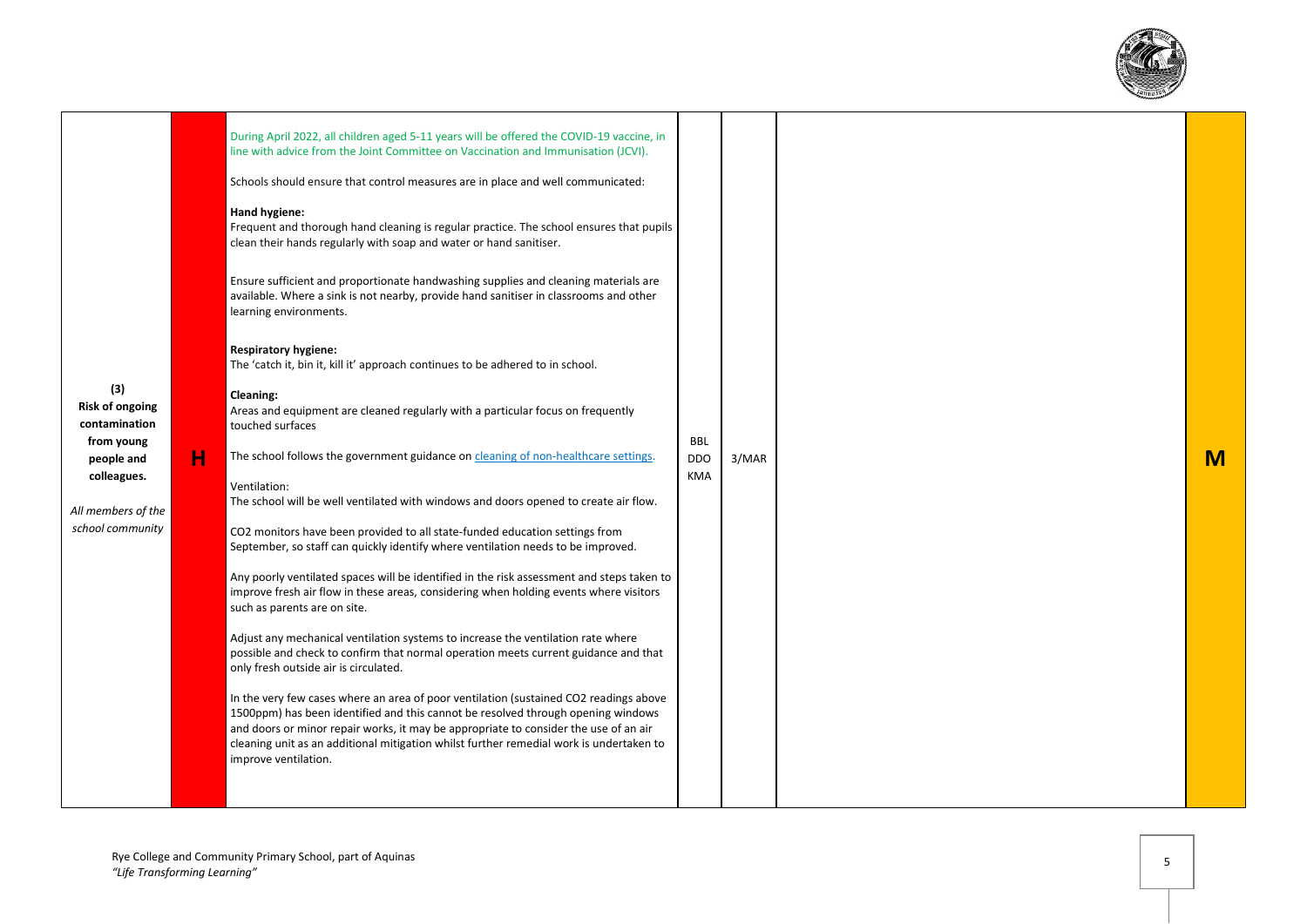

| The Health and Safety Executive guidance on air conditioning and ventilation during the<br>COVID-19 pandemic and CIBSE COVID-19 (www.cibse.org/coronavirus-COVID-<br>19) provides more information.                                                                                                                                  |  |                                                                             |  |
|--------------------------------------------------------------------------------------------------------------------------------------------------------------------------------------------------------------------------------------------------------------------------------------------------------------------------------------|--|-----------------------------------------------------------------------------|--|
| Contingency plans are in place outlining how the school would operate if there were an<br>outbreak within school or local area. The contingency framework has been updated -<br>Managing coronavirus (COVID-19) in education and childcare settings - GOV.UK<br>(www.gov.uk)                                                         |  |                                                                             |  |
| The updated framework sets out the updated threshold levels. Should these be met, the<br>school can call the dedicated advice service who will escalate the issue to the local health<br>protection team, where necessary and advise if any additional action is required, such as<br>implementing elements of the contingency plan. |  |                                                                             |  |
| From 24 <sup>th</sup> February 2022 there is no legal requirement for anyone testing positive for<br>COVID-19 to self-isolate. It is, however, recommended for those who test positive to<br>stay at home and avoid contact for at least five full days and then until they have<br>received two negative tests on consecutive days. |  |                                                                             |  |
| Communicate to parents that pupils should not come into school if they have<br>symptoms or have had a positive test result.                                                                                                                                                                                                          |  |                                                                             |  |
| Anyone who develops COVID-19 symptoms, will be sent home and told to follow public<br>health advice.                                                                                                                                                                                                                                 |  |                                                                             |  |
| If a pupil is awaiting collection, they should be left in a room on their own if possible<br>and safe to do so. A window should be opened for fresh air ventilation if possible.                                                                                                                                                     |  |                                                                             |  |
| Appropriate PPE should also be used if close contact is necessary.                                                                                                                                                                                                                                                                   |  |                                                                             |  |
| Further information on this can be found in the Use of PPE in education, childcare and<br>children's social care - GOV.UK (www.gov.uk) guidance.                                                                                                                                                                                     |  | Measures around cleaning, hand washing, and ventilation should be in place. |  |
| <b>Testing</b><br>From 24 February, schools should follow the published UKHSA guidance on COVID-19:<br>people with COVID-19 and their contacts - GOV.UK (www.gov.uk)                                                                                                                                                                 |  |                                                                             |  |
| From 1st April, 2022 the government will end free symptomatic and asymptomatic<br>testing for the general public. Limited symptomatic testing will be available for a small<br>number of at-risk groups. Schools are still able to order tests in response to public<br>health advice.                                               |  |                                                                             |  |
| Further actions for educational settings may be advised by a local Incident<br>Management Team (IMT) investigating a suspected or confirmed case of COVID-19.                                                                                                                                                                        |  |                                                                             |  |
| From 21 February, staff and pupils in mainstream secondary schools will not be<br>expected to continue taking part in regular asymptomatic testing and should follow<br>asymptomatic testing advice for the general population. Further information is                                                                               |  |                                                                             |  |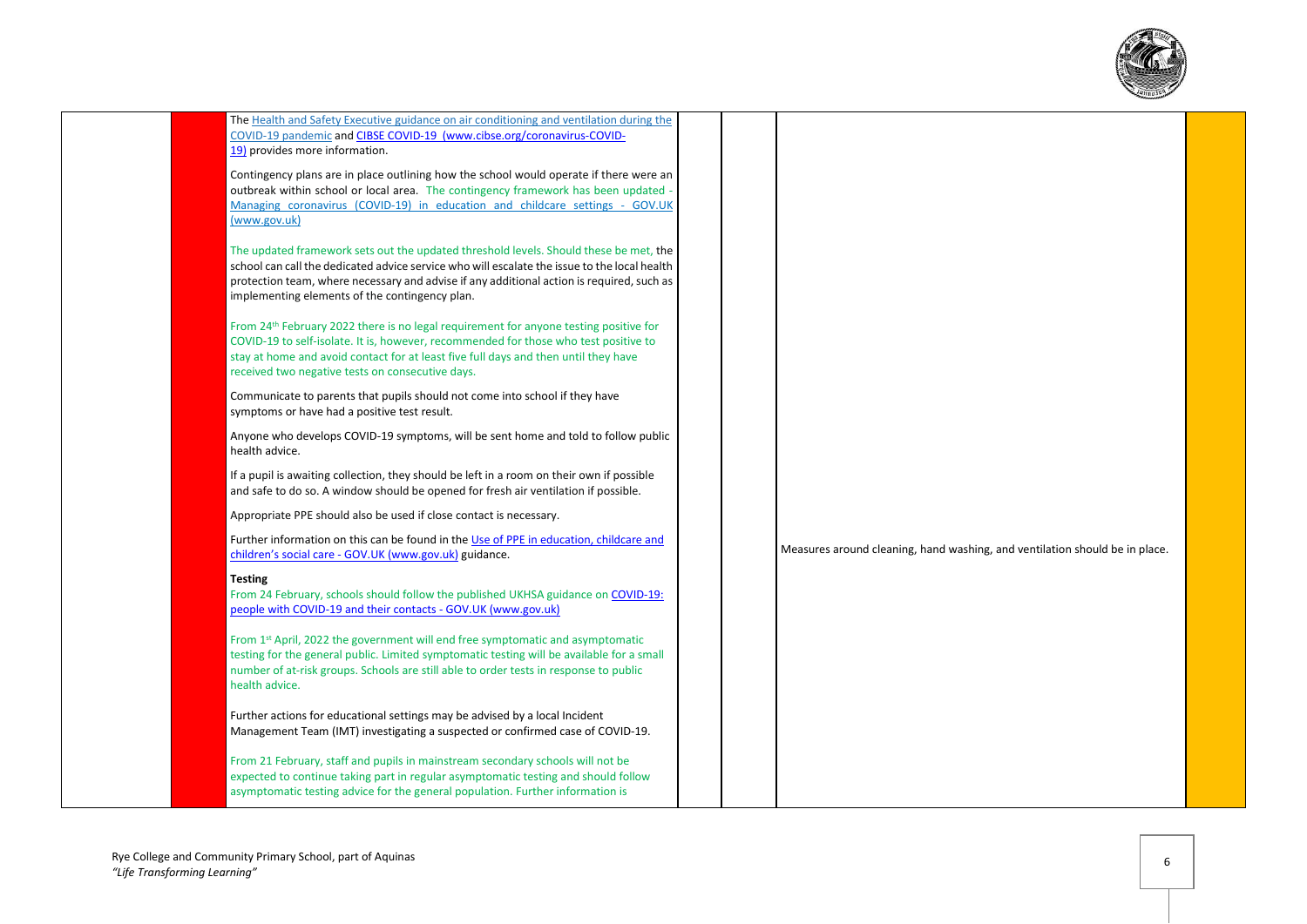

available in the NHS get tested for COVID -19) guidance. [https://www.nhs.uk/conditions/coronavirus](https://www.nhs.uk/conditions/coronavirus-covid-19/testing/get-tested-for-coronavirus) -COVID -19/testing/get -tested -for [coronavirus](https://www.nhs.uk/conditions/coronavirus-covid-19/testing/get-tested-for-coronavirus)

In the event of an outbreak, a school may also be advised by their local health team or director of public health to undertake testing for staff and students of secondary age and above for a period of time.

Staff and pupils in specialist SEND settings, Alternative Provision, and SEND units in mainstream schools are advised to continue regular twice weekly testing. For further information, see Special schools and other specialist settings: coronavirus (COVID -19). [https://www.gov.uk/government/publications/guidance](https://www.gov.uk/government/publications/guidance-for-full-opening-special-schools-and-other-specialist-settings)-for-full-opening-specialschools -and -other [-specialist](https://www.gov.uk/government/publications/guidance-for-full-opening-special-schools-and-other-specialist-settings) -settings

The school will maintain its capacity to deliver high -quality remote education for the next academic year, for pupils who are of compulsory school age and pupils who are below compulsory school age but who would usually be taught in a class with compulsory school aged children (most commonly in a reception class). Including for pupils who are abroad and facing challenges to return due to COVID -19 travel restrictions, for the period they are abroad.

The remote education provided should be equivalent in length to the core teaching pupils would receive in school. Schools should work collaboratively with families and put in place reasonable adjustments so that pupils with special educational needs and disabilities (SEND) can successfully access remote education. Full expectations for remote education, support and resources can be found on this link: <u>https://get-help-</u> with -remote [-education.education.gov.uk/](https://get-help-with-remote-education.education.gov.uk/)

The school will consider combining class groups to ensure pupils remain in school during periods of high teacher absence due to COVID. The Department for Education has also told schools that, where there is a need for remote education, live streaming lessons is the "preferred method".

Some pupils may be experiencing a variety of emotions in response to the COVID -19 pandemic, such as anxiety, stress or low mood. The school will access useful links and sources of support on promoting and supporting mental health and wellbeing in [schools](https://www.gov.uk/guidance/mental-health-and-wellbeing-support-in-schools-and-colleges) .

Educational visits can continue with risk assessments in place which include systems of controls at the destination. Check the provider has assessed the risk and implemented appropriate control measures. Any attendance restrictions should be reflected in the visits risk assessment and setting leaders should consider carefully if the educational visit is still appropriate and safe. Only students who are attending the setting should go on an educational visit. Education settings should consult the health and safety guidance on educational visits when considering visits.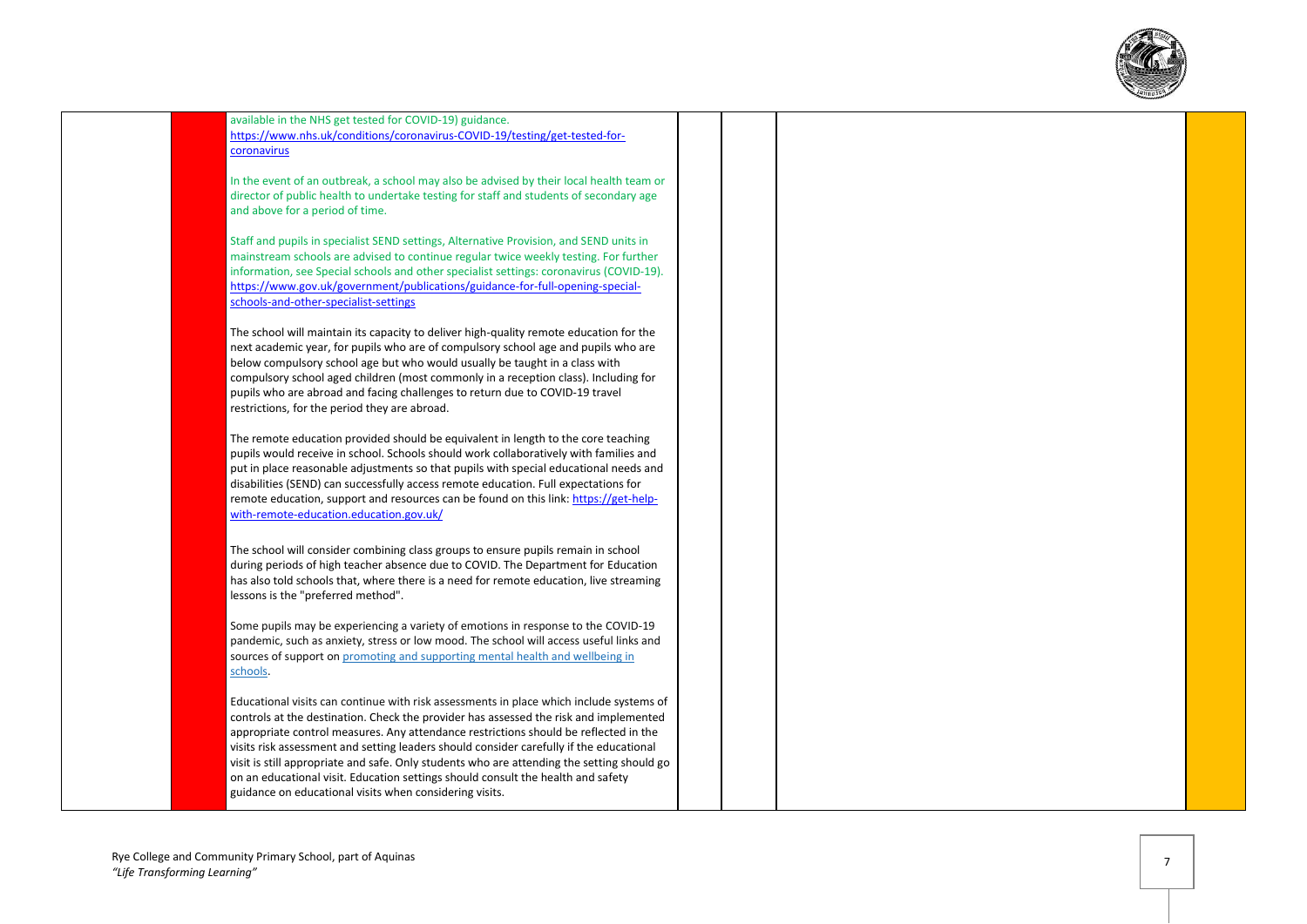

You MUST ensure there is adequate financial protection in place in the event of a COVID-19 cancellation. You MUST consult with your insurers to find out if there are any COVID-19 exceptions.

Schools should continue to offer wraparound provision, such as breakfast and afterschool clubs, for those children eligible to attend school to help support the children of critical workers.

#### **Face Coverings**

Face coverings are no longer advised for pupils, staff and visitors in classrooms or communal areas. Staff and pupils should follow wider advice on face coverings outside of school, including on transport to and from school - [Face coverings: when to wear](https://www.gov.uk/government/publications/face-coverings-when-to-wear-one-and-how-to-make-your-own/face-coverings-when-to-wear-one-and-how-to-make-your-own)  [one, exemptions and what makes a good one -](https://www.gov.uk/government/publications/face-coverings-when-to-wear-one-and-how-to-make-your-own/face-coverings-when-to-wear-one-and-how-to-make-your-own) GOV.UK (www.gov.uk).

Leaders MUST ensure that school has enough tissues and bins available to support pupils and staff to follow the 'catch it, kill it, bin it' approach. Reinforce routines of using a tissue to cough or sneeze and bins for tissue waste.

Ensure all the usual building checks are undertaken to make the school safe.

Health and Safety, and safeguarding policies and practices kept up to date in line with current DfE guidance.

Keep risk assessments under regular review in line with government guidance.

Ensure the contingency plan outlines extra action to take if the number of positive cases substantially increases. This is because it could indicate transmission is happening in the setting. The thresholds, detailed below, can be used by settings as an indication for when to seek public health advice if they are concerned. For most education and childcare settings, whichever of these thresholds is reached first:

For most settings, it will make sense to think about taking extra action if they face severe operational disruption to face-to-face education.' The thresholds, detailed below, can be used by settings as an indication for when to seek public health advice if they are concerned. For most education and childcare settings, these include:

- o a higher than previously experienced and/or rapidly increasing number of staff or student absences due to COVID-19 infection
- o evidence of severe disease due to COVID-19, for example if a pupil, student, child or staff member is admitted to hospital due to COVID-19
- o a cluster of cases where there are concerns about the health needs of vulnerable staff or students within the affected group

For special schools, alternative provision, SEND/AP units within schools and colleges, open and secure children's homes and settings that operate with 20 or fewer children, pupils, students and staff at any one time:

o 2 children, pupils, students and staff, who are likely to have mixed closely, test positive for COVID-19 within a 10-day period A director of public health might advise you that face coverings should temporarily be worn in communal areas or classrooms (by pupils, staff and visitors, unless exempt). You should make sure your contingency plans cover this possibility.

In these circumstances, transparent face coverings can also be worn. Transparent face coverings may be effective in reducing the spread of COVID-19. However, the evidence to support this is currently very limited.

Face visors or shields can be worn by those exempt from wearing a face covering but they are not an equivalent alternative in terms of source control of virus transmission. They should only be used after carrying out a risk assessment for the specific situation and should always be cleaned appropriately.

For international educational visits, you should refer to the to the Foreign, Commonwealth and Development Office trave[l advice](https://www.gov.uk/foreign-travel-advice) and the guidance on international travel before booking and travelling to make sure that the school group meet any entry and in country requirements especially in relation to vaccinations. More information can be foun[d here](https://www.gov.uk/government/publications/actions-for-schools-during-the-coronavirus-outbreak) and in the guidance on health and safety on educational visits.

<https://www.gov.uk/health-and-safety-on-educational-visits>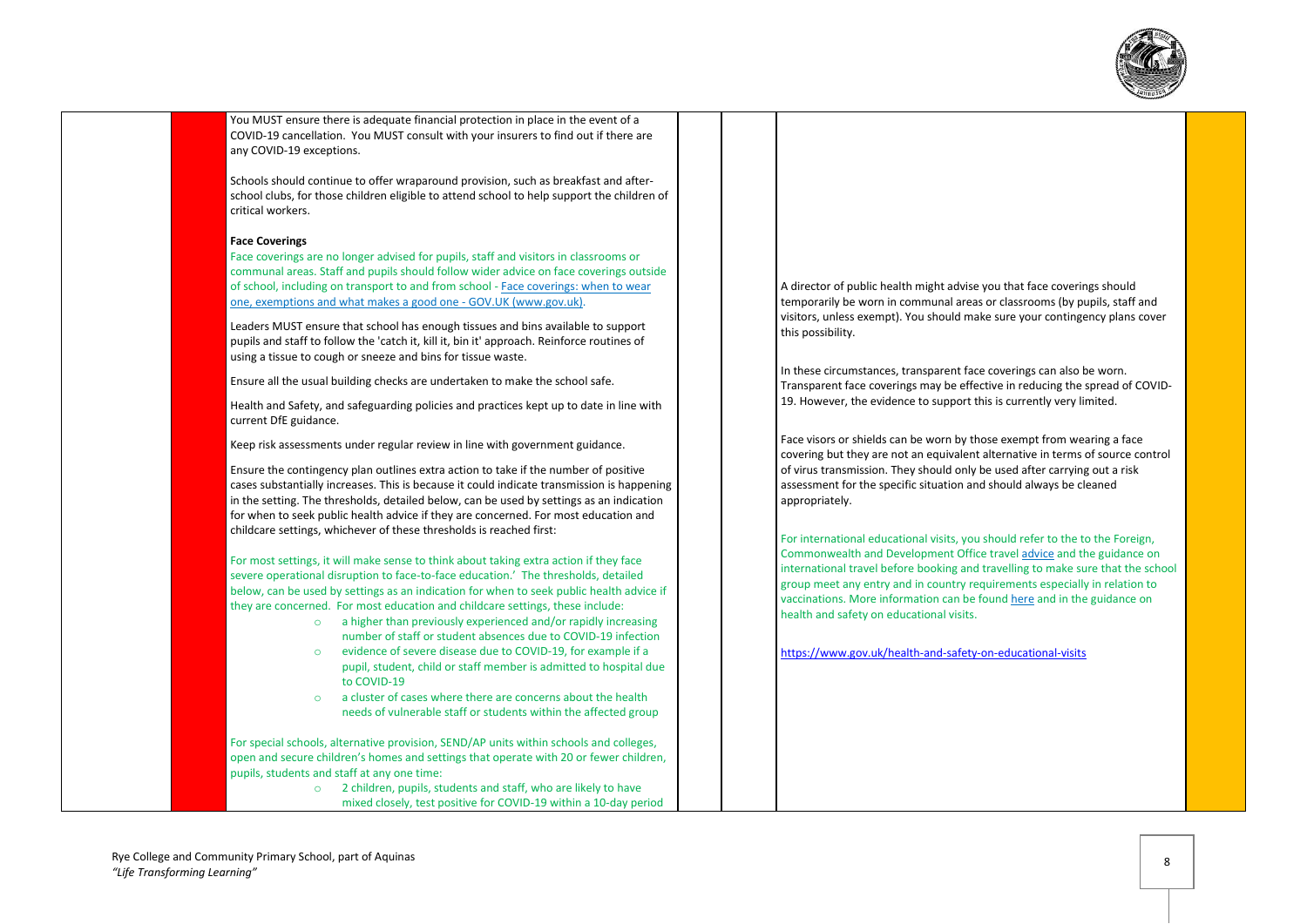

|                                                                                                                                                                                                                |   | and/or there are concerns about the health needs of vulnerable<br>individuals within the affected group.<br>At the point of reaching a threshold (outlined at the top of the document), review and<br>reinforce the testing, hygiene and ventilation measures already in place and consider:<br>whether any activities could take place outdoors, including exercise,<br>assemblies, or classes;<br>ways to improve ventilation indoors, where this would not significantly<br>$\bullet$<br>impact thermal comfort;<br>one-off enhanced cleaning focussing on touch points and any shared<br>$\bullet$<br>equipment.                                                                                                                                                                                                                                                                                                                                                                                                                                                                                                                                                                                                                                                                                                                                                                                                                                                                                                                                                                                                                                                                                        |                                     |       |                                                                                                                                                                                                                                                                                                                                                                                          |  |
|----------------------------------------------------------------------------------------------------------------------------------------------------------------------------------------------------------------|---|-------------------------------------------------------------------------------------------------------------------------------------------------------------------------------------------------------------------------------------------------------------------------------------------------------------------------------------------------------------------------------------------------------------------------------------------------------------------------------------------------------------------------------------------------------------------------------------------------------------------------------------------------------------------------------------------------------------------------------------------------------------------------------------------------------------------------------------------------------------------------------------------------------------------------------------------------------------------------------------------------------------------------------------------------------------------------------------------------------------------------------------------------------------------------------------------------------------------------------------------------------------------------------------------------------------------------------------------------------------------------------------------------------------------------------------------------------------------------------------------------------------------------------------------------------------------------------------------------------------------------------------------------------------------------------------------------------------|-------------------------------------|-------|------------------------------------------------------------------------------------------------------------------------------------------------------------------------------------------------------------------------------------------------------------------------------------------------------------------------------------------------------------------------------------------|--|
| (4)<br>Site safety risks<br>(Fire procedures,<br>Lockdown,<br><b>Movement and</b><br>transitions, toilets,<br>security including<br>risk of theft, data<br>breaches)<br>All members of the<br>school community | M | Business manager is building safety lead. Premises manager is deputy lead.<br>Continue taking the attendance register and following up any absences in line with<br>statutory guidance. School attendance is mandatory for all pupils of compulsory school<br>age and it is a priority to ensure that as many children as possible regularly attend<br>school. Where a child is self-isolating (awaiting a test result) or in quarantine because<br>of COVID-19, they should be recorded as code X (not attending in circumstances<br>related to coronavirus). Where they are unable to attend because they have a<br>confirmed case of COVID-19 they should be recorded as code I (illness). For pupils<br>abroad who are facing challenges to return, code X is unlikely to apply. In some specific<br>cases, code Y (unable to attend due to exceptional circumstances) will apply. Further<br>guidance about the use of codes is provided in the school attendance guidance.<br>https://www.gov.uk/government/publications/school-attendance<br>School to follow risk assessments for premises and accessing outside equipment and<br>areas.<br>Toilets to be cleaned regularly and pupils must be encouraged to clean their hands<br>thoroughly after using the toilet.<br>Share any updated fire evacuation information with all staff during daily briefing and<br>with children.<br>High expectations of how children move around school upheld by all members of staff.<br>Any incidents are logged, and the risk assessment is evaluated, and changes made as a<br>result of lessons learned.<br>Reconsider e-safety policies and procedures in light of lessons learned during home<br>learning. | SHI<br><b>MWO</b><br>(JCA)<br>(LNI) | 3/MAR | Arrange emergency drills as normal upon the return to school to ensure pupils<br>are familiar with any changes.<br>Policy, procedures and protocols:<br>Fire Safety (and Evacuation Plan)<br>$\Omega$<br>Lockdown procedures<br>$\circ$<br>Duty rotas<br>$\circ$<br><b>Security Policy</b><br>$\circ$<br>Health & Safety procedures<br>$\circ$<br><b>Online Safety Policy</b><br>$\circ$ |  |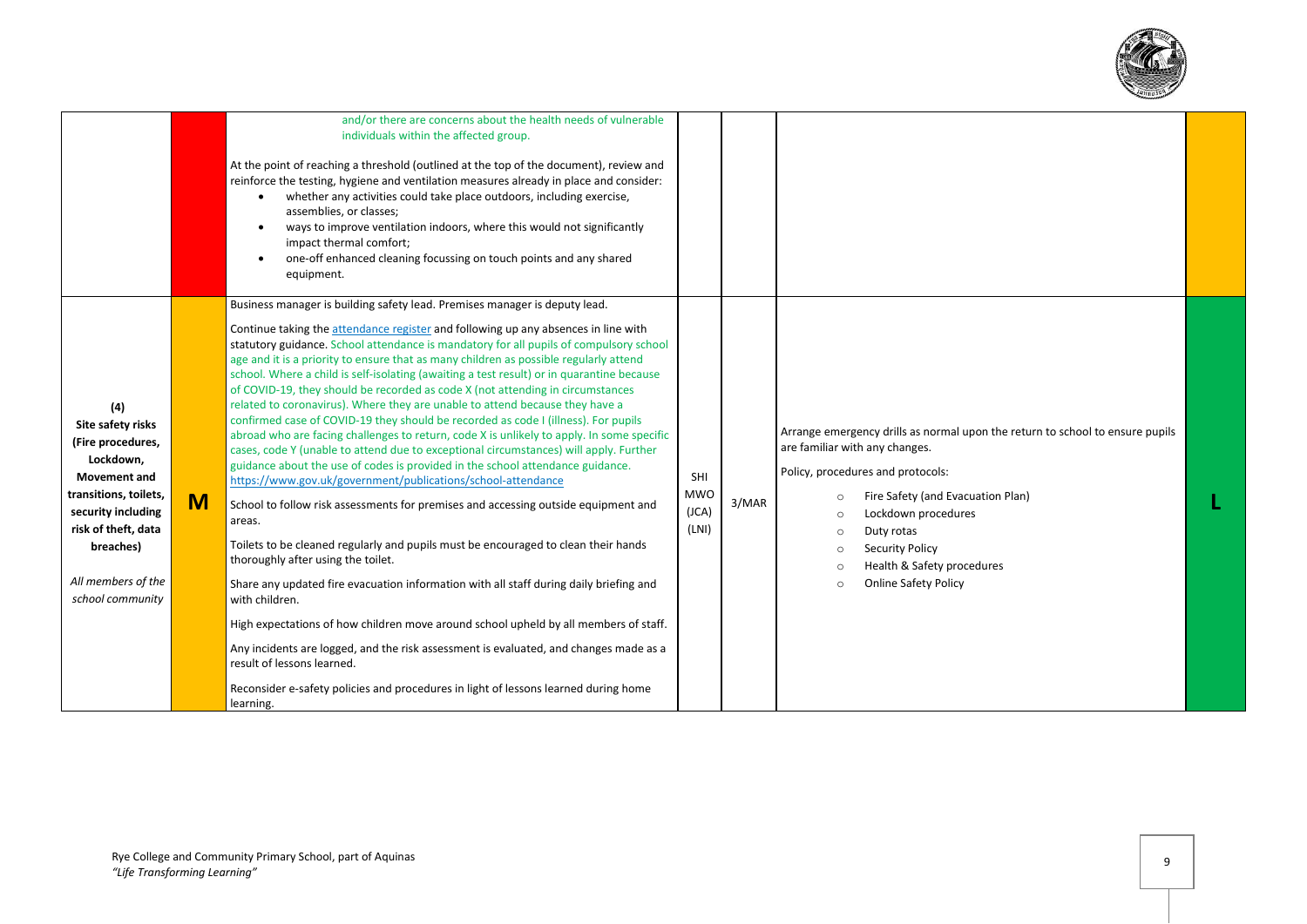

| (5)<br><b>Risk of</b><br>transmission<br>between parents<br>and young people<br>during arrival and<br>departure times.<br>All members of the<br>school community                                                     | M | Any parents who have had a positive test or who are displaying symptoms of COVDI-19<br>should not be attending the school                                                                                                                                                                                                                                                                                                                                                                                                                                       | <b>KMA</b><br><b>DDO</b>            | 3/MAR | Refer to Risk assessment for Visitors (Updated).                                                                                                                                                                                                                                                                                                                                                                   |   |
|----------------------------------------------------------------------------------------------------------------------------------------------------------------------------------------------------------------------|---|-----------------------------------------------------------------------------------------------------------------------------------------------------------------------------------------------------------------------------------------------------------------------------------------------------------------------------------------------------------------------------------------------------------------------------------------------------------------------------------------------------------------------------------------------------------------|-------------------------------------|-------|--------------------------------------------------------------------------------------------------------------------------------------------------------------------------------------------------------------------------------------------------------------------------------------------------------------------------------------------------------------------------------------------------------------------|---|
| (6)<br><b>Risks of possible</b><br>transmission to<br>young people who<br>travel to school by<br>dedicated school<br>transport<br>(including<br>statutory<br>provision) or wider<br>public transport<br>Young people | н | Face coverings are no longer advised for pupils, staff and visitors in classrooms or<br>communal areas. Staff and pupils should follow wider advice on face coverings outside<br>of school, including on transport to and from school - Face coverings: when to wear<br>one, exemptions and what makes a good one - GOV.UK (www.gov.uk).<br>Dedicated school transport (including statutory provision):<br>Liaise with the transport hub and check that they are fully aware of the health and<br>safety procedures. mainstream-transport.cts@eastsussex.gov.uk | <b>DDO</b><br>KMA<br>(LNI)<br>(MTO) | 3/MAR |                                                                                                                                                                                                                                                                                                                                                                                                                    | M |
| (7)<br>Risk of on-going<br>contamination<br>from people<br>(colleagues,<br>families, visitors,<br>contractors or<br>deliveries) coming<br>into school.<br>All members of the<br>school community                     | M | Ensure contractors, school meal providers, milk providers and fruit providers can fulfil<br>all risk assessment requirements.<br>Communicate clearly that anyone displaying symptoms of COVID-19 should not attend<br>school and arrange to take a PCR test as soon as possible.<br>Plan for strict handwashing/sanitising procedures in place as soon as<br>pupils/staff/visitors/contractors arrive in school.                                                                                                                                                | SHI<br><b>MWO</b>                   | 3/MAR | Volunteers and visitors are welcome to visit schools but should be made aware<br>of the control measures.<br>Before visitors attend performances or sporting events, the school will<br>encourage them to self-assess for symptoms of coronavirus (COVID-19).<br>These are:<br>A high temperature;<br>A new, continuous cough;<br>$\bullet$<br>A loss of, or change to, your sense of smell or taste.<br>$\bullet$ | M |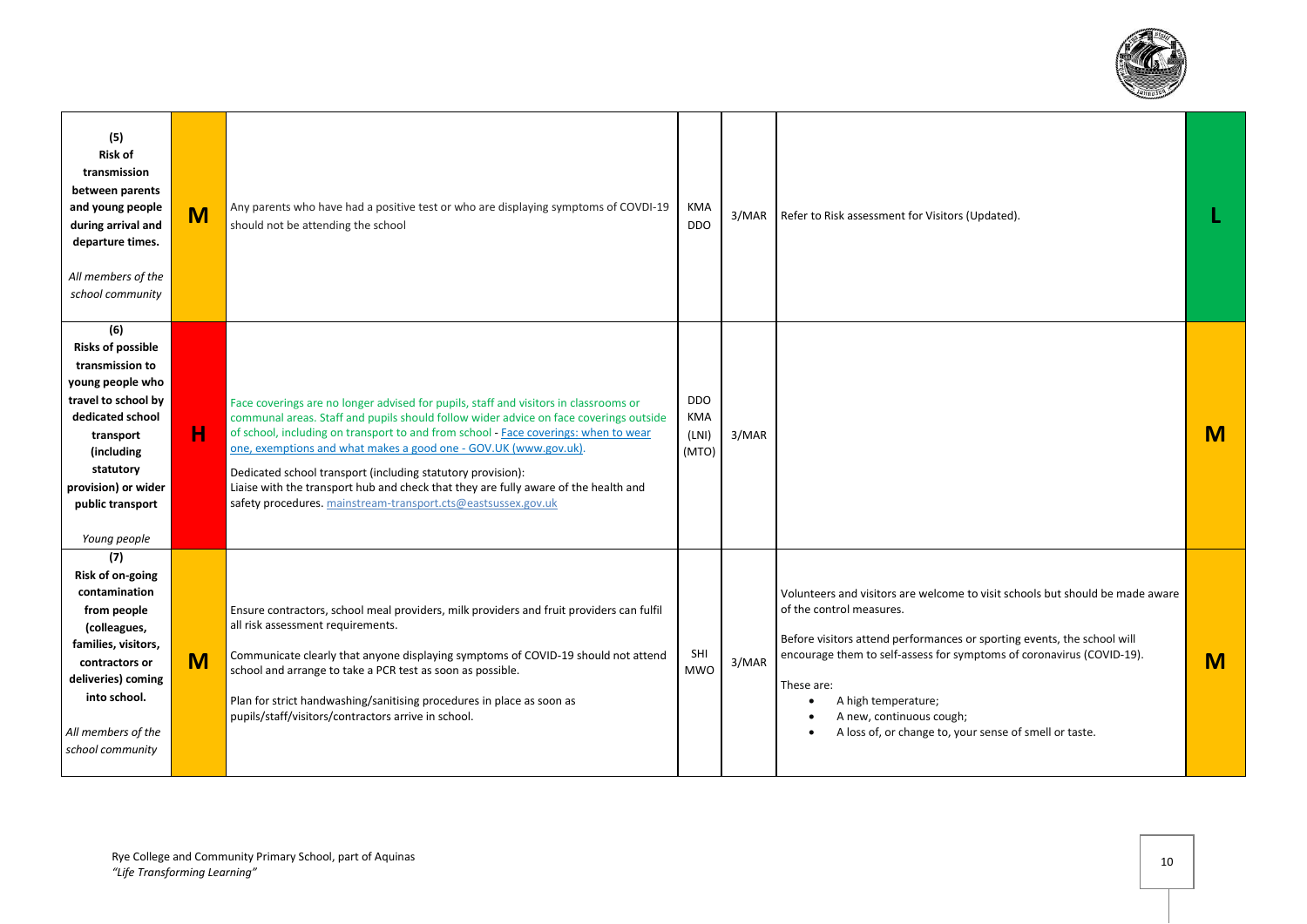

| (8)<br><b>Risk contamination</b><br>exists within the<br>school<br>environment due<br>to ineffective<br>hygiene measures.<br>All members of the<br>school community                                                                                                                         | M | Regular cleaning should take place of equipment and areas.<br>Cleaning schedule to identify any areas where cleaning should be more frequent.<br>Enhanced cleaning schedule in place to ensure effective hygiene standards comply with<br>latest guidance - cleaning of non-healthcare settings.<br>All handwashing sinks, soap dispensers, hand gel etc. are checked daily to ensure stock<br>levels are adequate.<br>School leaders to inspect daily to ensure good/effective hygiene levels.                                                                                                                                                                                                                                                                                                                                                                     | (SHI)<br><b>MWO</b>                    | 3/MAR | Policy, procedures and protocols:<br><b>Cleaning Risk Assessment</b><br>$\circ$<br>Cleaning Checklist/Schedule<br>$\circ$                                                                                                                                                                                                                                                                                                                                                                                                                                                                                                                                                                                   | M |
|---------------------------------------------------------------------------------------------------------------------------------------------------------------------------------------------------------------------------------------------------------------------------------------------|---|---------------------------------------------------------------------------------------------------------------------------------------------------------------------------------------------------------------------------------------------------------------------------------------------------------------------------------------------------------------------------------------------------------------------------------------------------------------------------------------------------------------------------------------------------------------------------------------------------------------------------------------------------------------------------------------------------------------------------------------------------------------------------------------------------------------------------------------------------------------------|----------------------------------------|-------|-------------------------------------------------------------------------------------------------------------------------------------------------------------------------------------------------------------------------------------------------------------------------------------------------------------------------------------------------------------------------------------------------------------------------------------------------------------------------------------------------------------------------------------------------------------------------------------------------------------------------------------------------------------------------------------------------------------|---|
| (9)<br><b>Risk of</b><br>transmission from<br>young people and<br>colleagues who<br>have been in<br>contact with the<br>virus or show signs<br>of having the virus<br>(new, continuous<br>cough, high<br>temperature, loss<br>of taste or smell).<br>All members of the<br>school community | M | Follow and localise guidance from DfE - Testing In Education Settings - Google Drive.<br>If a pupil is awaiting collection, they should be left in a room on their own if possible<br>and safe to do so. A window should be opened for fresh air ventilation if possible.<br>Appropriate PPE should also be used if close contact is necessary. Further information<br>on this can be found in the use of PPE in education, childcare and children's social care<br>settings guidance. Any rooms they use should be cleaned after they have left.<br>The household (including any siblings) should follow the HSA stay at home guidance for<br>households with possible or confirmed coronavirus (COVID-19) infection.<br>Headteachers should communicate to staff that if they are displaying symptoms they<br>should be tested 'as soon as practicably possible.' | <b>DDO</b><br><b>KMA</b><br>SHI        | 3/MAR | Positive cases and symptoms<br>Public health advice for People with COVID-19 and their contacts changed from<br>24 February 2022. Contacts are no longer required to self-isolate or advised to<br>take daily tests, and contact tracing has ended.<br>Seek public health advice if a pupil, student, child or staff member is admitted<br>to hospital with COVID-19. Hospitalisation could indicate increased severity of<br>illness or a new variant of concern. Settings may be offered public health<br>support in managing risk assessments and communicating with staff and<br>parents.<br>Be clear about the thresholds for contacting HSA (listed above and at the top<br>of the contingency plan). | M |
| (10)<br>Contingency<br>planning for a<br>potential local<br>outbreak<br>All young people<br>and colleagues                                                                                                                                                                                  | M | The contingency framework has been updated - Managing coronavirus (COVID-19) in<br>education and childcare settings - GOV.UK (www.gov.uk)                                                                                                                                                                                                                                                                                                                                                                                                                                                                                                                                                                                                                                                                                                                           | <b>BBL</b><br><b>DDO</b><br><b>KMA</b> | 3/MAR |                                                                                                                                                                                                                                                                                                                                                                                                                                                                                                                                                                                                                                                                                                             |   |